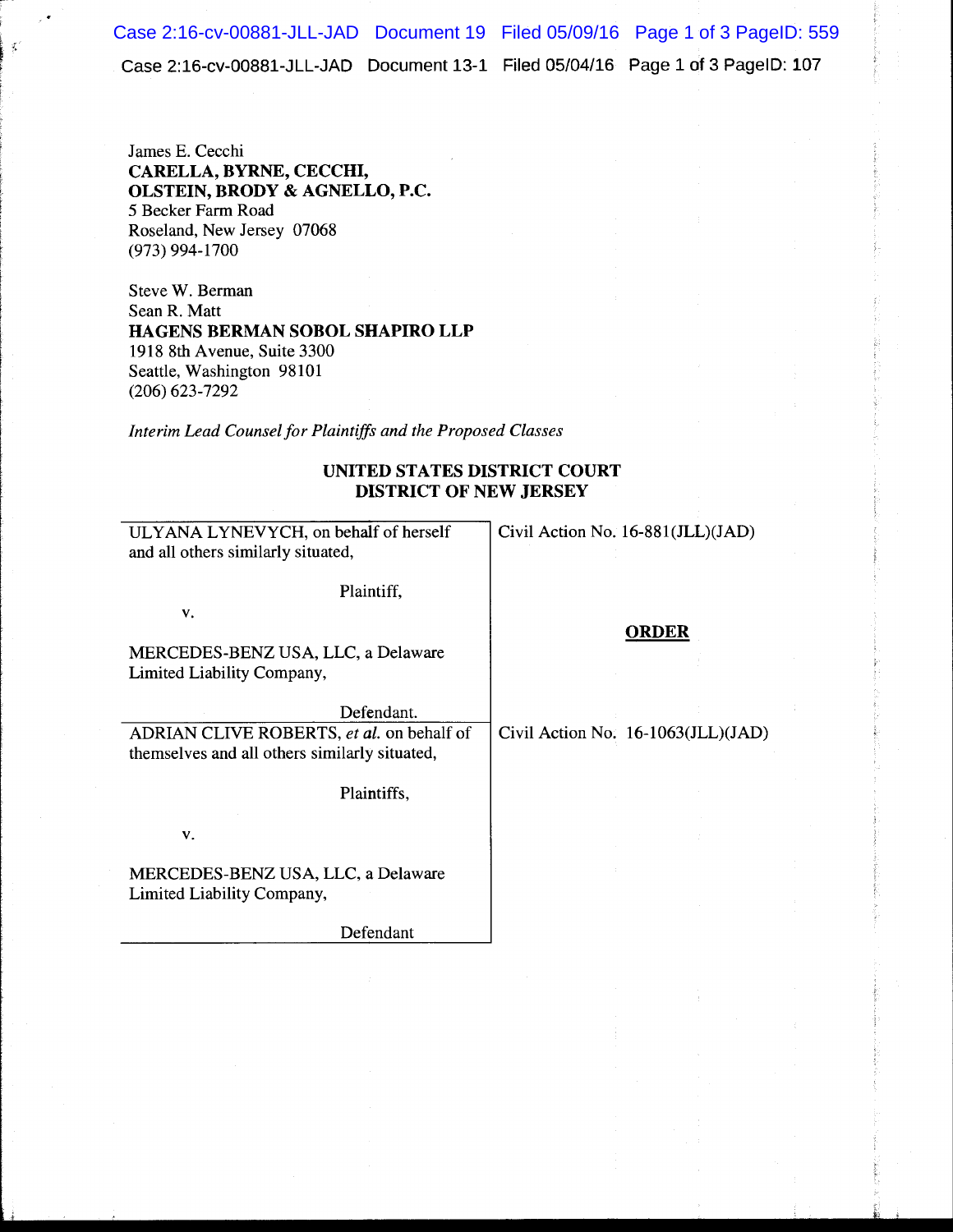Case 2:16-cv-00881-JLL-JAD Document 13-1 Filed 05/04/16 Page 2 of 3 PagelD: 108 Case 2:16-cv-00881-JLL-JAD Document 19 Filed 05/09/16 Page 2 of 3 PageID: 560

| ANTHONY CAPUTO, et al. on behalf of           | Civil Action No. 16-1934(JLL)(JAD) |
|-----------------------------------------------|------------------------------------|
| themselves and all others similarly situated, |                                    |
|                                               |                                    |
| Plaintiffs,                                   |                                    |
| V.                                            |                                    |
|                                               |                                    |
| MERCEDES-BENZ USA, LLC, a Delaware            |                                    |
| Limited Liability Company,                    |                                    |
| Defendant.                                    |                                    |
| HASSAN ZAVAREEI, on behalf of himself         | Civil Action No. 16-2272(JLL)(JAD) |
| and all others similarly situated,            |                                    |
| Plaintiffs,                                   |                                    |
|                                               |                                    |
| V.                                            |                                    |
|                                               |                                    |
| MERCEDES-BENZ USA, LLC, a Delaware            |                                    |
| Limited Liability Company,                    |                                    |
|                                               |                                    |

Defendant.

THIS MATTER HAVING been opened to the Court by Plaintiffs, and counsel for Defendant consenting hereto, and the Court having read the parties' papers, and good cause

appearing,  $\rightarrow b$ 

IT IS THIS  $\overline{\bigcirc}$  day of May, 2016

ORDERED as follows:

1. The above-captioned actions involve substantially similar claims and allegations by Plaintiffs, on behalf of overlapping putative classes, against a common defendant, Mercedes-Benz USA, LLC. These actions, and any substantially similar cases subsequently filed in or ~\\ transferred to this District, are to be consolidated for **p ktil** purposes under Civil Action No. 16- 881(JLL)(JAD) (collectively the "Consolidated Action"), and shall bear the following caption:

IN RE MERCEDES-BENZ EMISSIONS LITIGATION

Civil Action No. 16-881(JLL)(JAD)